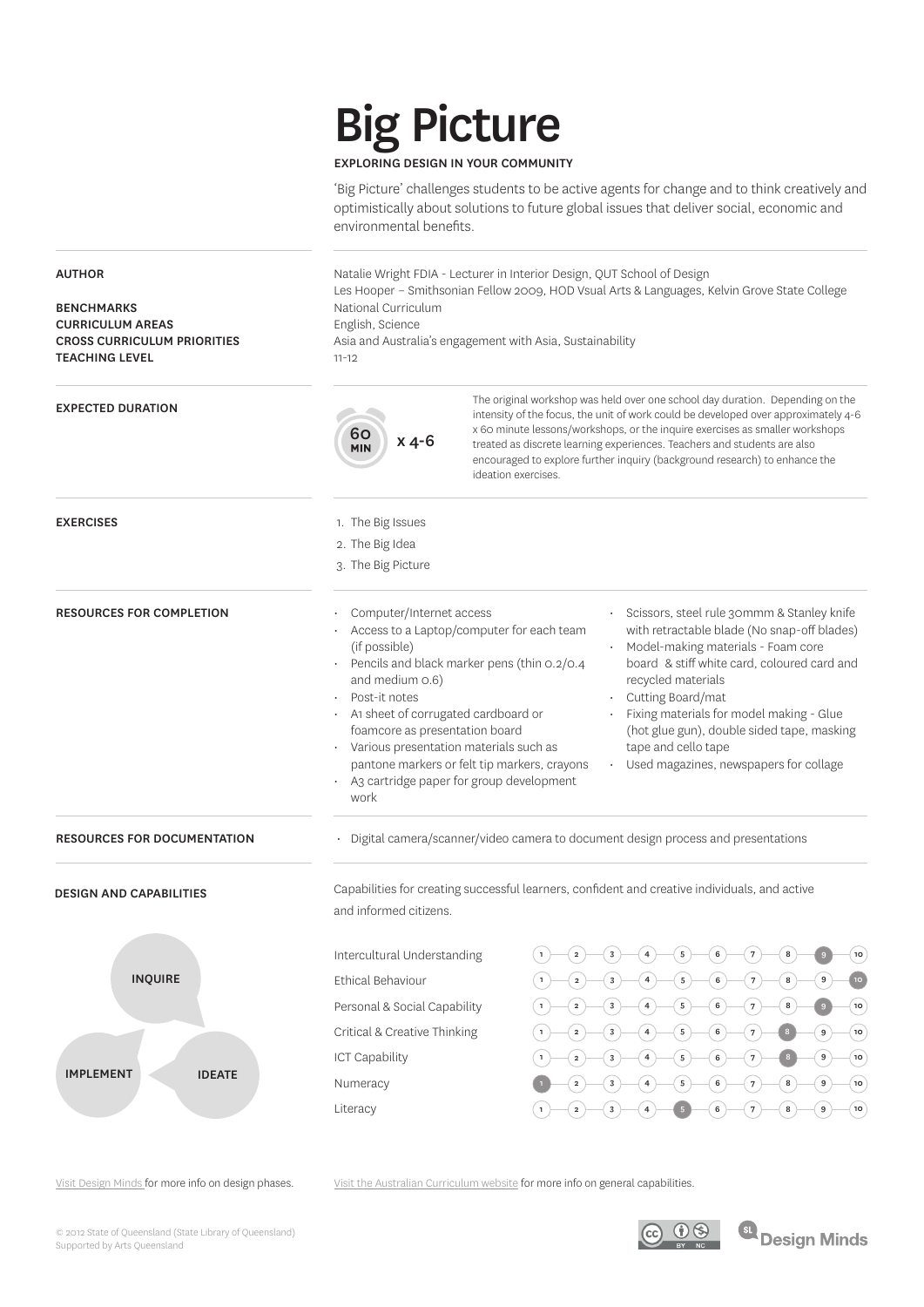### The Big Issues



60 minutes x 1-2



### *The majority of the world's designers focus all their efforts on developing products and services for the richest 10% of the world's customers. Let's think about design for the other 90%, which has the potential to have much more impact. By placing the end user at the heart of the problem, we can create new pathways forward that deliver social, economic and environmental benefits. In this activity we will think about some problematic scenarios that require new solutions.* Teacher to introduce discussion to whole class about design artifacts, products, systems or services which have made a profound impact on social, cultural or environmental outcomes. Examples could include: • One Laptop per Child - Yves Béhar & Nicholas Negroponte www.laptop.org (education) • The Barefoot College – Bunker Roy www.barefootcollege.org (education) • QDrum www.qdrum.co.za (water) • LifeStraw – Torben Vestergaard Frandsen www.lifestraw.org.uk; www.vestergaard-frandsen.com (water) • Solar Dish Kitchen www.basicinitiative.org/.../Solar\_Kitchen.htm (food) • Safe R House Tsunami Resistant Housing, Sri Lanka – Carlo Ratti www.prajanapaya.org (shelter) • Wave Generated Energy Systems – Dr Tim Finnigan www.biopowersystems.com (energy) • Food for the Future, Guangming Smartcity Project China - CJ Lim www.cjlim-studio8.com (food) • Myanmar Bamboo Treadle Pump – Proximity Designs www.proximitydesigns.org (water, health) • Kiran Solar Lantern – D.lightdesign Limited www.delightdesign.com (energy) • Shidhulai Floating Schools, Bangladesh – Mohammed Rezwan www.learningforlifeuk.org • Carbon Conservation & Flight Emissions Calculator www.carbonplanet.com (transport/energy/ climate) • Paper Log House – Shigeru Ban www.designboom.com/history/ban\_paper.html (shelter) • Aravind Eyecare Hospitals – Dr Govinda Venkataswamy www.aravind.org (health, employment) Students form teams (ideally to include a good team leader, at least one team member with drawing or making skills, and a team member with writing skills). Teacher to allocate one 'Big Picture' issue to each team or choose one 'Big Picture' issue for the all of the teams to work on from the following examples: • Food (nutrition, food security, production, availability, hunger) • Water (availability, security, purity, pollution, cost, conservation, capture) • Waste (nuclear, rubbish dumps, collection, batteries, recycling) • Shelter (homelessness, cost of housing, safety, accessibility, alternative types) • Health (pandemics, wellbeing, disease, obesity, fitness, skin cancer) • Education (access to, digital, literacy, participation, e-learning) • Energy (renewable, distribution, conservation, technology) • Employment (access to jobs, skills development, safety, new practices) • Transport (safety, sustainability, accessibility, mobility) • Growth (Population, density, livability, democracy, contraception) • Ageing (universal access, child/parent care, services, retirement strategies) • Climate (climate change, carbon neutral) • Natural Disaster (disaster relief, emergency shelter, social support) Whole class (approx. 25) working in six groups/teams of 4 (plus 1 designer + parent/teacher + illustrator per team - optional) ACTIVITY **METHOD**

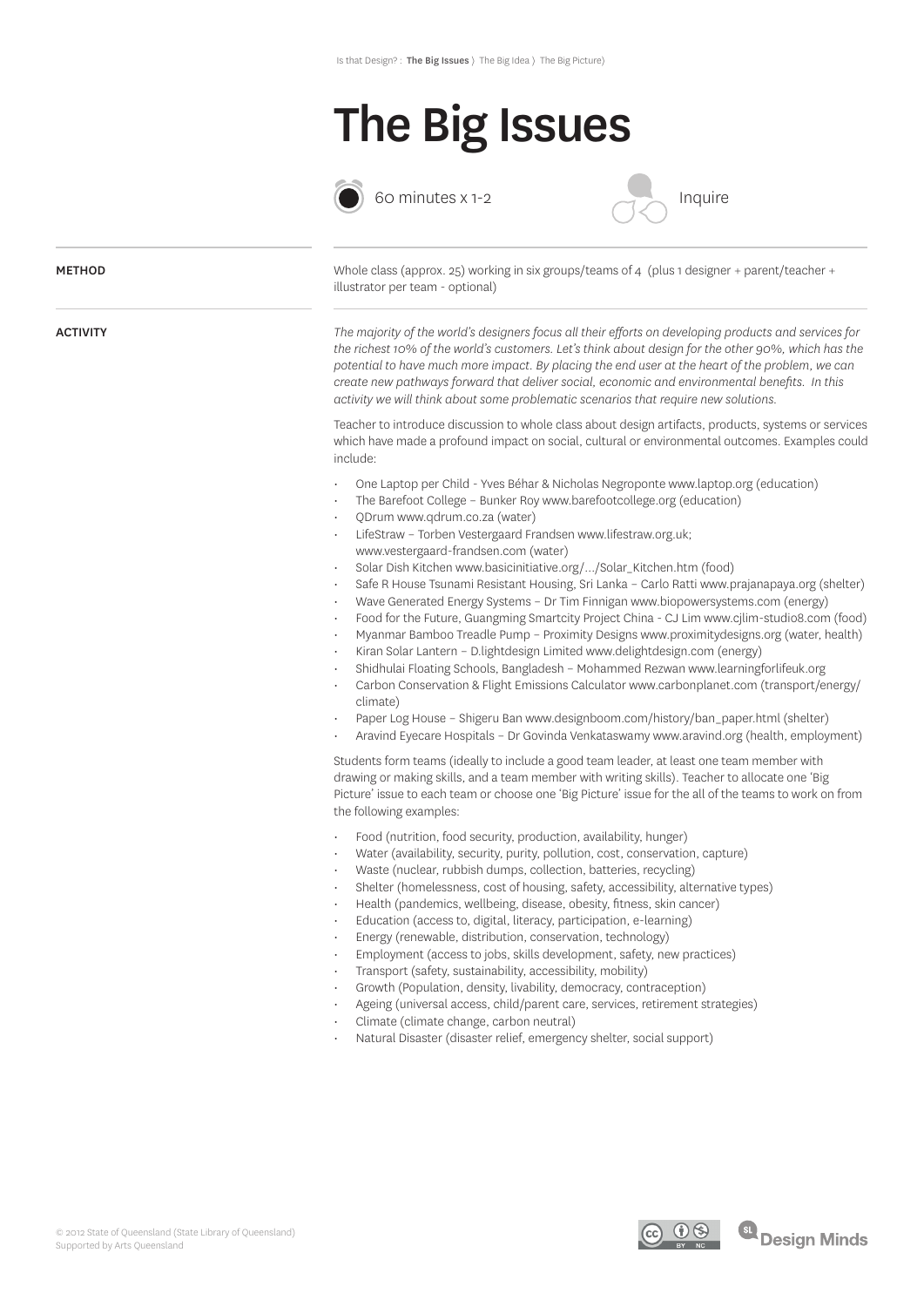### The Big Issue

CONT.

#### METHOD

ACTIVITY

Whole class (approx. 25) working in six groups/teams of 4 (plus 1 designer + parent/teacher + illustrator per team - optional)

#### Task (Research)

Teams research topic areas on laptop or at library – each team member to find an interesting fact about the topic area allocated and then discuss the findings:

- Eg. Food the average American child sees more than 10,000 food advertisements each year on television
- Some 800 million city dwellers around the world grow food, while 200 million earn their living farming in the city. Cities such as Dakar, Sofia and Singapore produce a significant percentage of their food through urban farms. (Steffen, A. 2006. Worldchanging. Abrams: New York, p.61)
- 50% of the food grown around the world is wasted in the production, transportation and consumption cycle; up to 50% of the water used in the production of food is also wasted.

#### Task (Brainstorm)

Each individual member of the team to go through a personal mapping, brainstorming or thinking process to identify a problem area they find interesting within the allocated topic area. Think about your daily life, the place you live and the society that surrounds you. What situations or behavior patterns can you see around you that you feel are problematic and have negative social or environmental outcomes? Think about what people do and how they do it, the way others live, the forces at play in the world around us all that will influence and shape our lives in the future.

Can you uncover something that if changed could improve the lives of others, their quality of life or the environment? Choose something in your world that you have the power to change; a big or small issue that you feel passionate about. Each individual to present a 30 second overview of their chosen problem to the group answering the following questions:

- What is the problem/issue that you have chosen?
- How does it affect people/the environment?
- Why do you feel it is important to change?
- What would be the ideal result of your design?

#### Task (Design Brief)

As a team, examine each of the problems presented by group members. Everyone's issues and ideas are different, but to work effectively in a group, you will need to democratically agree on one issue that the group find most interesting, or perhaps an issue that connects each individual's thinking. Discuss within the group and identify one problem to take forward. Create a visual map or systems diagram that describes the variable and relationships that are part of your problem area.

Develop a short written statement or design brief for your project (150 words) that answers the 'Five Ws' (borrowed from news writing):

- Who is the client and target audience?
- What design solution will be delivered? (system, service, product, thing, space)
- When will the design solution be needed and for how long? (project timescales)
- Where will the design be used? (media, location, country)
- Why does the client think a design solution is required?
- How will the solution be implemented? (budget, distribution, campaign)

(Ambrose, G. & Harris, P. (2010). Design Th!nking. Lausanne: AVA publishing SA. p.16)

Teams to present these ideas back to the overall group. Other teams to comment on any thoughts they might have to contribute to each project.



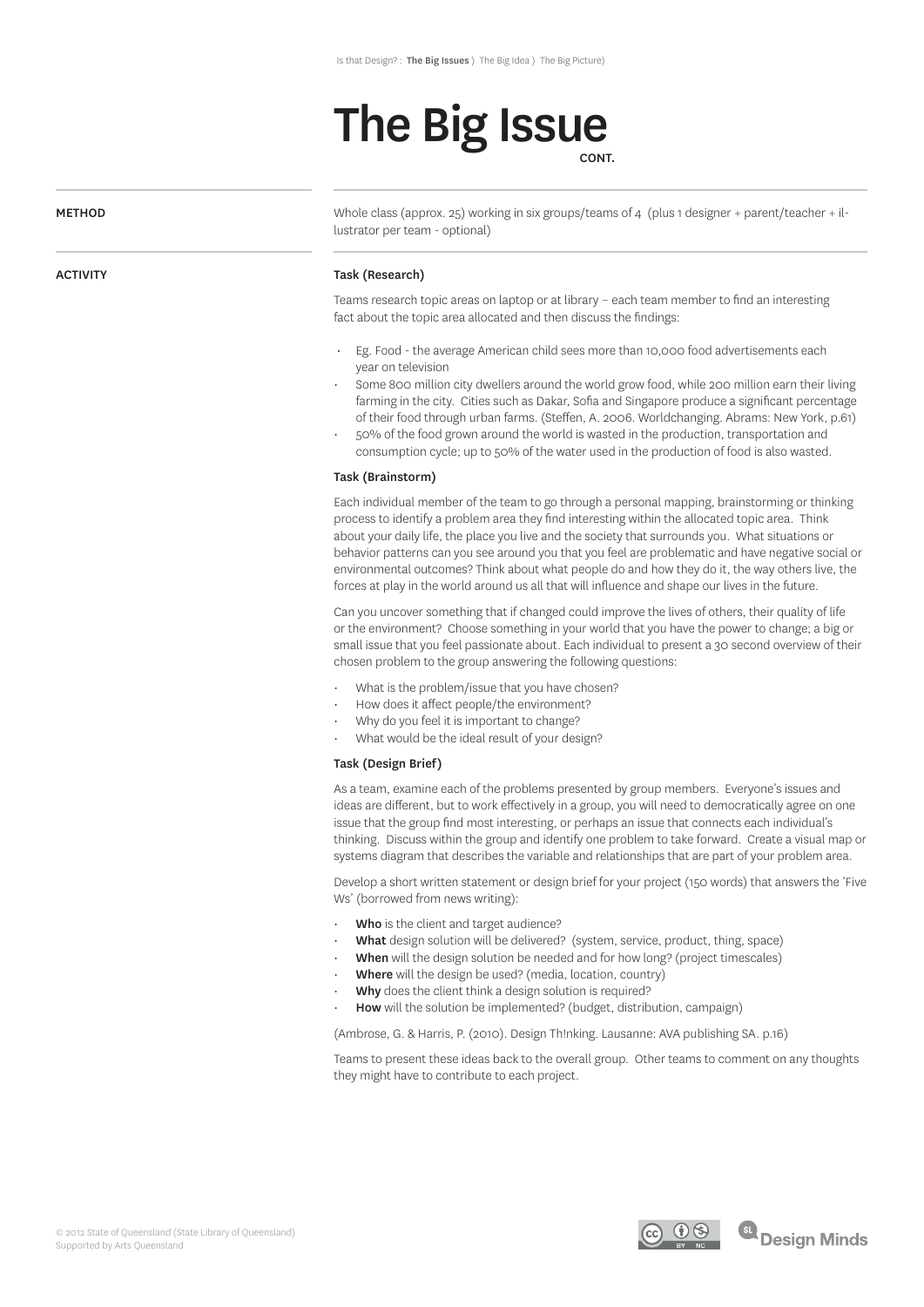### The Big Issue CONT.

#### Have you considered:

To commence the workshop invite a guest designer working in a relevant and interesting related field to talk to the students about what it means to be a designer, set the scene and excite the students about the possibilities. They might also talk about the design thinking process and the many ways we can use design thinking to create benefit and change across broad social and geographic contexts.

Each team of students are asked to document reflections, notes and sketches on A3 cartridge to be assembled as a student journal later.

#### Prompts for reflection:

 $\sqrt{1}$ 

- If you are finding it hard to know where to start or make a decision, one way is to make priorities based on the triple bottom line - social, environmental and economic impacts of a situation whether it is a product or system or combination of both.
- Start thinking about your personal belongings that relate to the topic area and working outwards identify the product or system that you feel most needs to be redesigned.
- Why should things be changed? During this process consider the many things or situations in your world that are in need of improvement.
- Move progressively outwards, in circles of scale from yourself to your home, to your school, to your town, to your city, to your country, to your region of the world, to the world as a whole.

DOCUMENTATION Scan students' reflections and brainstorming and include in an online wiki for the project

Team to record their step-by-step design process with video or photography to include in their final journal or electronic file on CD





#### REFLECTION

© 2012 State of Queensland (State Library of Queensland) Supported by Arts Queensland

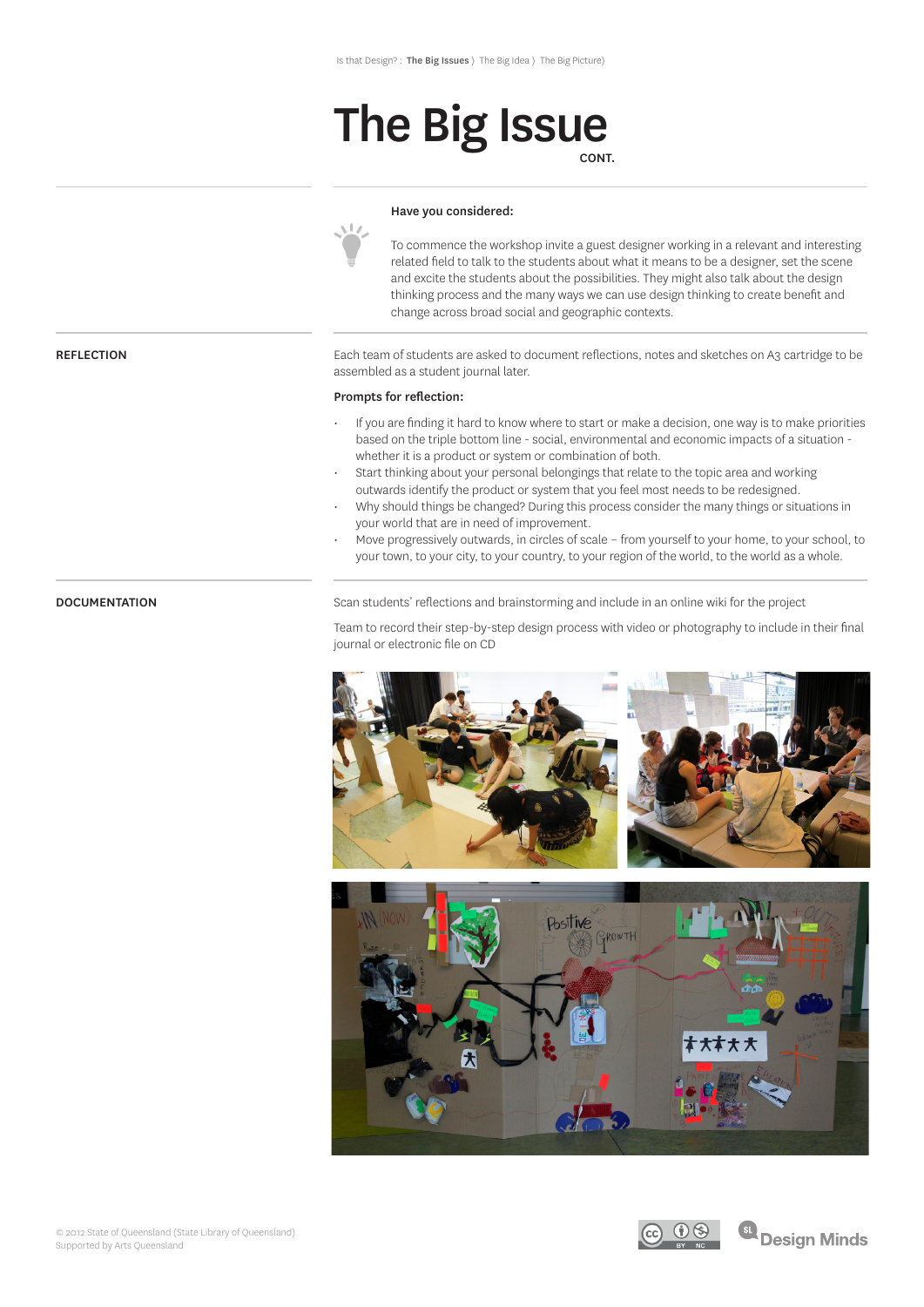



 $\bigcirc$  60 minutes x 1-2

Inquire/ Ideate

| <b>METHOD</b>        | Whole class (approx. 25) working in six groups/teams of 4 (plus 1 designer + parent/teacher +<br>illustrator per team - optional)                                                                                                                                                                                                                                                                                                                                                                                                                                       |
|----------------------|-------------------------------------------------------------------------------------------------------------------------------------------------------------------------------------------------------------------------------------------------------------------------------------------------------------------------------------------------------------------------------------------------------------------------------------------------------------------------------------------------------------------------------------------------------------------------|
| <b>ACTIVITY</b>      | In this activity your choice of problem or issue will allow you to start the process of thinking through<br>a response to your personal, local or international 'challenge'. You can either choose to redesign an<br>existing object, system, service or a combination of all of these.                                                                                                                                                                                                                                                                                 |
|                      | In your design teams brainstorm 4 rapid 'prototype' ideas that could solve your problem. Do<br>this using a quick 'post-it storm' with each member of the team brainstorming as many ideas as<br>possible in five minutes and share your ideas with the team.                                                                                                                                                                                                                                                                                                           |
|                      | With team consensus, choose the 'prototype' that the group feels has the most potential to be<br>effective. Review this against the objectives in the 'Five W's' that you stated in your design brief.                                                                                                                                                                                                                                                                                                                                                                  |
|                      | Develop this idea more fully so that it can be presented as a 'working design'. This can be done<br>through sketching, diagramming, mind mapping, model making or whatever experimentation<br>you need to think the idea through thoroughly.                                                                                                                                                                                                                                                                                                                            |
|                      | Each design team to get together with another design team and discuss your design brief and<br>prototype' idea. Write down feedback from the other group on your idea or new avenues to<br>explore.                                                                                                                                                                                                                                                                                                                                                                     |
|                      | Questions to each group could be in relation to:                                                                                                                                                                                                                                                                                                                                                                                                                                                                                                                        |
|                      | How this solution will affect the end user? What social consequences will this solution have?<br>How this solution will affect the environment? Is it sustainable and does it involve sustainable<br>practices?<br>Does this solution consider cultural implications/differences/rituals?<br>Is this solution economically viable and what is the business model for implementation?<br>What will be the impact of this solution to improve the current situation?                                                                                                      |
|                      | Regroup as a design team and discuss how some of the feedback could be incorporated to improve<br>your design solution. Refine your idea so that you are ready to implement your design solution in the<br>next exercise for presentation to the larger group.                                                                                                                                                                                                                                                                                                          |
|                      | Have you considered?<br>NW.                                                                                                                                                                                                                                                                                                                                                                                                                                                                                                                                             |
|                      | If you do not have a professional designer as part of each design team, consider inviting a<br>guest designer/s to critique the design idea and give feedback on ideas for improvement<br>or direction, prior to finalising the designs.                                                                                                                                                                                                                                                                                                                                |
| <b>REFLECTION</b>    | Prompts for reflection:                                                                                                                                                                                                                                                                                                                                                                                                                                                                                                                                                 |
|                      | Always think of the end-user - the people at the heart of any situation. Does this solution close<br>gap areas or impact on areas that are problematic?<br>Think of the environment - how will you ensure that your design minimises its impact upon<br>ecological systems? Consider materials processes, habits of consumption and use.<br>Think of a business model - would your idea work in the real world? Will it be a business,<br>a government project or a community initiative? What will ensure that it adds value in an<br>economic sense? Does it need to? |
| <b>DOCUMENTATION</b> | Students are asked to document reflections, notes and sketches in a team journal.<br>Scan students' reflections and brainstorming and include in an online wiki for the project<br>$\bullet$<br>Team to record their step-by-step design process with video or photography to include<br>in their final journal or electronic file on CD                                                                                                                                                                                                                                |



SL Design Minds